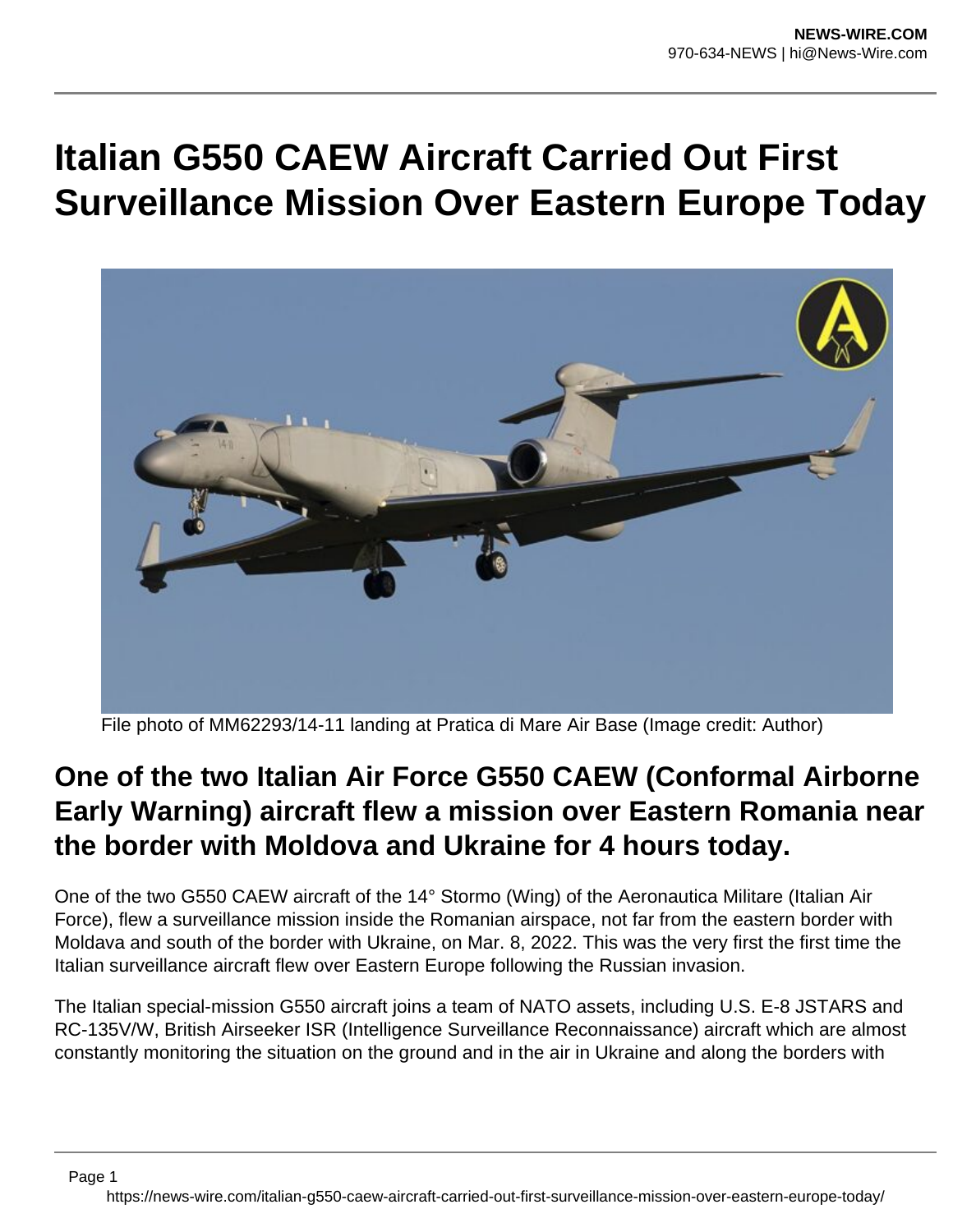Belarus and Moldova. On Mar. 7, 2022, an Italian Air Force KC-767A tanker had also carried out the type's first mission over Eastern Europe in support of fighter jets tasked with NATO's enhanced Air Policing mission.

File photo of a G550 CAEW. (Image credit: ItAF)

The Italian CAEW asset is basically a "flying radar" although it does much more than that: it's an AEW-BM & C (Airborne Early Warning – Battlefield Management and Communication) asset that can monitor a certain area for unknown traffic, manage allied missions as well as gather intelligence on enemy emissions with onboard ESM (Electronic Support Measures) sensors. The data can be shared with all the relevant "players", including ground radar stations, other aircraft, ships, etc. In other words, it's an extremely high-value asset for both Italy and NATO as it is crucial to achieve the so-called "Information Superiority" (i.e. the operational advantage derived from the ability to collect, process, and disseminate an uninterrupted flow of information while exploiting or denying an adversary's ability to do the same).

As for the other "spyplanes" and tankers operating in the region these days, the Italian CAEW,, could be watched online on flight tracking websites: flying as PERSEO71, the G550 took off around 03.30UTC, started flying the assigned racetrack at FL410 at 05.00UTC and remained in the area of operation until 09.00UTC, when it must have called "off station" starting RTB (Return To Base). The aircraft, MM62293/14-11, landed at Pratica di Mare, at 10.50UTC, after a +7-hour mission.

The track of PERSEO71 on Mar. 8, 2022. (Image credit: via Flightradar24.com)

As explained in a previous post, as part of the Italian JAMMS (Joint Airborne Multi-sensor Multi-mission System) program, the Italian Air Force plans to operate a fleet of 10 special-mission configured G550s: along with the two G550 CAEW aircraft, two new AISREW (Airborne Intelligence, Surveillance, Reconnaissance, and Electronic Warfare) aircraft for SIGINT missions and six "green" airframes that can be converted at a later stage to either JAMMS or CAEW configurations.

A first new aircraft, not equipped with all the 'lumps and bumps' and other apertures and fairings destined to be integrated on the AISREW platform has just been delivered: it will be initially used for training purposes and converted to the mission configuration at a later stage.



David Cenciotti is a freelance journalist based in Rome, Italy. He is the Founder and Editor of "The Aviationist", one of the world's most famous and read military aviation blogs. Since 1996, he has written

https://news-wire.com/italian-g550-caew-aircraft-carried-out-first-surveillance-mission-over-eastern-europe-today/

Page 2